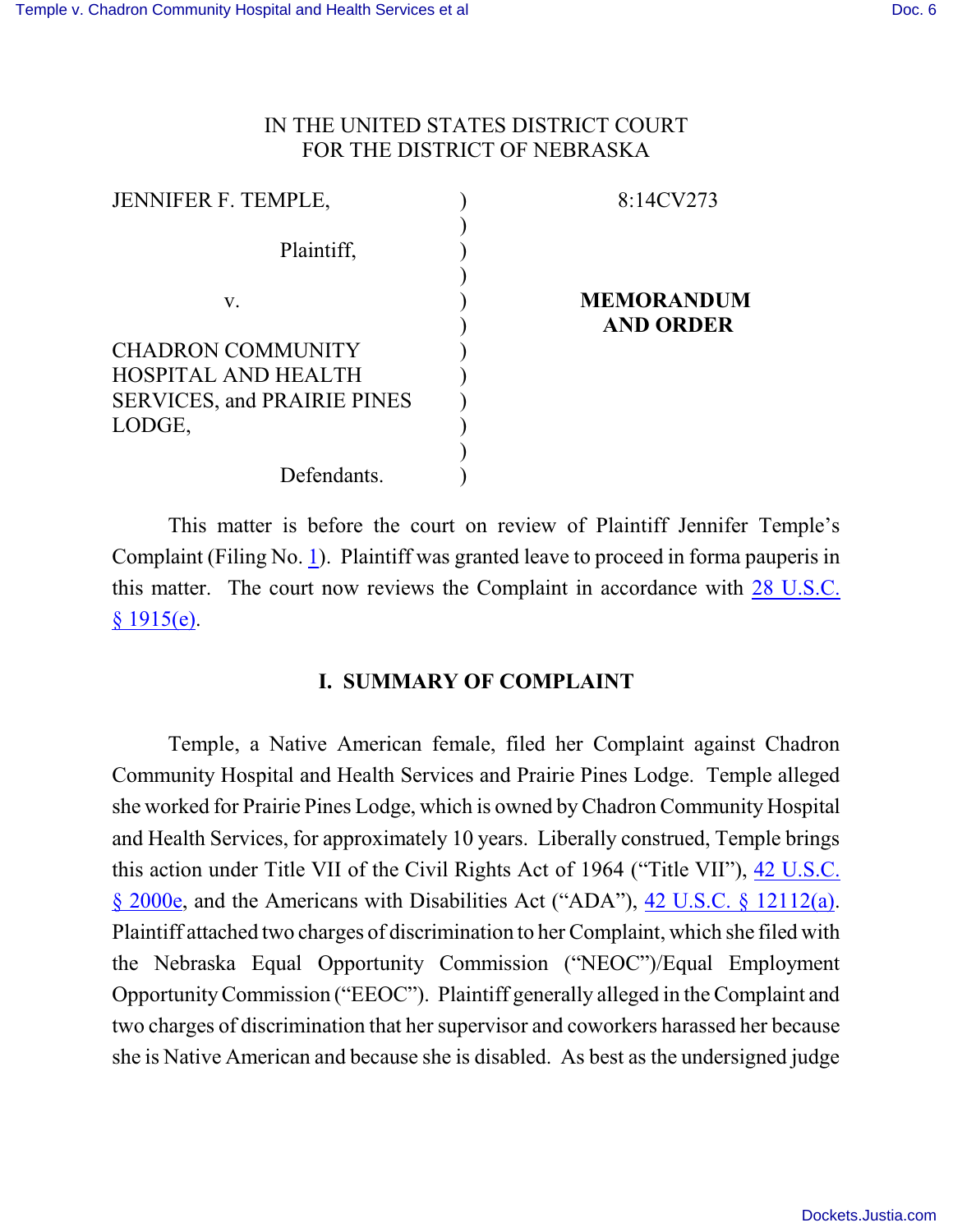can tell, Plaintiff identified her disability as "psychotic [with] depression." (Filing No. [1 at CM/ECF p. 3](http://ecf.ned.uscourts.gov/doc1/11313105944?page=3).)

#### **II. APPLICABLE LEGAL STANDARDS ON INITIAL REVIEW**

The court is required to review in forma pauperis complaints to determine whether summary dismissal is appropriate. *See* [28 U.S.C. § 1915\(e\)\(2\)](http://westlaw.com/find/default.wl?ft=L&docname=28USCAS1915&rs=btil2.0&rp=%2ffind%2fdefault.wl&fn=_top&findtype=L&vr=2.0&db=1000546&wbtoolsId=28USCAS1915&HistoryType=F). The court must dismiss a complaint or any portion thereof that states a frivolous or malicious claim, that fails to state a claim upon which relief may be granted, or that seeks monetary relief from a defendant who is immune from such relief. [28 U.S.C.](http://westlaw.com/find/default.wl?ft=L&docname=28USCAS1915&rs=btil2.0&rp=%2ffind%2fdefault.wl&fn=_top&findtype=L&vr=2.0&db=1000546&wbtoolsId=28USCAS1915&HistoryType=F)  $§ 1915(e)(2)(B).$  $§ 1915(e)(2)(B).$ 

Pro se plaintiffs must set forth enough factual allegations to "nudge[] their claims across the line from conceivable to plausible," or "their complaint must be dismissed" for failing to state a claim upon which relief can be granted. *[Bell Atlantic](http://westlaw.com/find/default.wl?ft=Y&referencepositiontype=S&rs=btil2.0&rp=%2ffind%2fdefault.wl&serialnum=2012293296&fn=_top&referenceposition=569&findtype=Y&vr=2.0&db=0000780&wbtoolsId=2012293296&HistoryType=F) Corp. v. Twombly*, [550 U.S. 544, 569-70 \(2007\)](http://westlaw.com/find/default.wl?ft=Y&referencepositiontype=S&rs=btil2.0&rp=%2ffind%2fdefault.wl&serialnum=2012293296&fn=_top&referenceposition=569&findtype=Y&vr=2.0&db=0000780&wbtoolsId=2012293296&HistoryType=F); *see also [Ashcroft v. Iqbal](http://westlaw.com/find/default.wl?ft=Y&referencepositiontype=S&rs=btil2.0&rp=%2ffind%2fdefault.wl&serialnum=2018848474&fn=_top&referenceposition=678&findtype=Y&vr=2.0&db=0000780&wbtoolsId=2018848474&HistoryType=F)*, 556 U.S. [662, 678 \(2009\)](http://westlaw.com/find/default.wl?ft=Y&referencepositiontype=S&rs=btil2.0&rp=%2ffind%2fdefault.wl&serialnum=2018848474&fn=_top&referenceposition=678&findtype=Y&vr=2.0&db=0000780&wbtoolsId=2018848474&HistoryType=F) ("A claim has facial plausibility when the plaintiff pleads factual content that allows the court to draw the reasonable inference that the defendant is liable for the misconduct alleged."). Regardless of whether a plaintiff is represented or is appearing pro se, the plaintiff's complaint must allege specific facts sufficient to state a claim. *See Martin v. Sargent*[, 780 F.2d 1334, 1337 \(8th Cir. 1985\)](http://westlaw.com/find/default.wl?ft=Y&referencepositiontype=S&rs=btil2.0&rp=%2ffind%2fdefault.wl&serialnum=1985162003&fn=_top&referenceposition=1337&findtype=Y&vr=2.0&db=0000350&wbtoolsId=1985162003&HistoryType=F). However, a pro se plaintiff's allegations must be construed liberally. *Burke [v. North](http://westlaw.com/find/default.wl?ft=Y&referencepositiontype=S&rs=btil2.0&rp=%2ffind%2fdefault.wl&serialnum=2002391720&fn=_top&referenceposition=1043&findtype=Y&vr=2.0&db=0000506&wbtoolsId=2002391720&HistoryType=F) Dakota Dep't of Corr. & Rehab.*[, 294 F.3d 1043, 1043-44 \(8th Cir. 2002\)](http://westlaw.com/find/default.wl?ft=Y&referencepositiontype=S&rs=btil2.0&rp=%2ffind%2fdefault.wl&serialnum=2002391720&fn=_top&referenceposition=1043&findtype=Y&vr=2.0&db=0000506&wbtoolsId=2002391720&HistoryType=F) (citations omitted).

### **III. DISCUSSION**

Temple attached two charges of discrimination to her Complaint. One was filed with the NEOC/EEOC on November 13, 2013 (Filing No. [1 at CM/ECF p. 9](http://ecf.ned.uscourts.gov/doc1/11313105944?page=9)), and the other was filed February 10, 2014 (*id.* at CM/ECF p. 8). The charges of discrimination describe different instances of discrimination and retaliation. Temple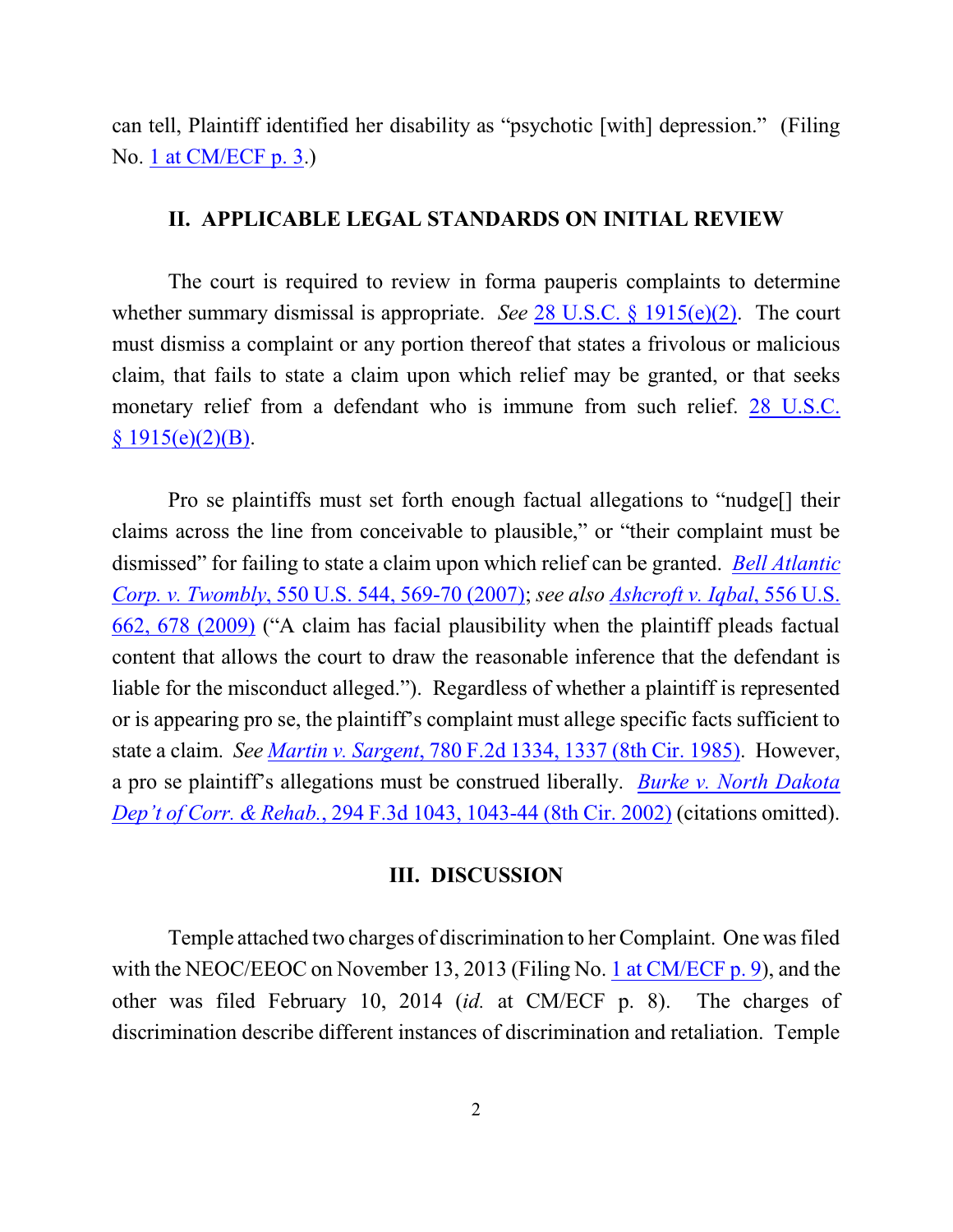did not set forth the date on which she received right-to-sue notices from the NEOC/EEOC with respect to either charge of discrimination.

Both Title VII and the ADA require a plaintiff to exhaust her administrative remedies by first seeking relief through the NEOC or the EEOC. [42 U.S.C.A.](http://westlaw.com/find/default.wl?ft=L&docname=42USCAS2000E-5&rs=btil2.0&rp=%2ffind%2fdefault.wl&fn=_top&findtype=L&vr=2.0&db=1000546&wbtoolsId=42USCAS2000E-5&HistoryType=F)  $\S$  2000e-5(f)(1); 42 U.S.C.  $\S$  12117(a). The NEOC/EEOC will then investigate the charge and determine whether to file suit on behalf of the charging party or make a determination of no reasonable cause. If the NEOC/EEOC determines that there is no reasonable cause, the agency will then issue the charging party a right-to-sue notice. [42 U.S.C.A. § 2000e-5\(f\)\(1\)](http://westlaw.com/find/default.wl?ft=L&docname=42USCAS2000E-5&rs=btil2.0&rp=%2ffind%2fdefault.wl&fn=_top&findtype=L&vr=2.0&db=1000546&wbtoolsId=42USCAS2000E-5&HistoryType=F); *see also Hanenburg v. [Principal Mut. Life](http://westlaw.com/find/default.wl?ft=Y&db=0000506&rs=btil2.0&rp=%2ffind%2fdefault.wl&serialnum=1997112227&fn=_top&findtype=Y&vr=2.0&wbtoolsId=1997112227&HistoryType=F) Ins. Co.*, 118 [F.3d 570, 573 \(8th Cir. 1997\)](http://westlaw.com/find/default.wl?ft=Y&db=0000506&rs=btil2.0&rp=%2ffind%2fdefault.wl&serialnum=1997112227&fn=_top&findtype=Y&vr=2.0&wbtoolsId=1997112227&HistoryType=F). The charging party has 90 days from the receipt of the right-to-sue notice to file a civil complaint based on her charge. [42 U.S.C.A.](http://westlaw.com/find/default.wl?ft=L&docname=42USCAS2000E-5&rs=btil2.0&rp=%2ffind%2fdefault.wl&fn=_top&findtype=L&vr=2.0&db=1000546&wbtoolsId=42USCAS2000E-5&HistoryType=F)  $§$  2000e-5(f)(1).

Here, it is unclear whether Temple filed suit in a timely manner in this court. On the court's own motion, the court will give Temple 30 days in which to notify the court of the dates on which she received right-to-sue notices from the NEOC/EEOC with respect to her charges of discrimination.

To be clear, Temple must notify the court in writing of the date on which she received a right-to-sue notice in response to her charge of discrimination dated November 13, 2013 (*see* Filing No. [1 at CM/ECF p. 9](http://ecf.ned.uscourts.gov/doc1/11313105944?page=9)). To the extent Temple did not file suit within 90 days of her receipt of the right-to-sue notice, she must show that equitable or exceptional circumstances exist that warrant tolling of the 90-day period.

Temple must also notify the court in writing of the date on which she received a right-to-sue notice in response to her charge of discrimination dated February 10, 2014 (*see id.* at CM/ECF p. 8). To the extent Temple did not file suit within 90 days of her receipt of the right-to-sue notice, she must show that equitable or exceptional circumstances exist that warrant tolling of the 90-day period.